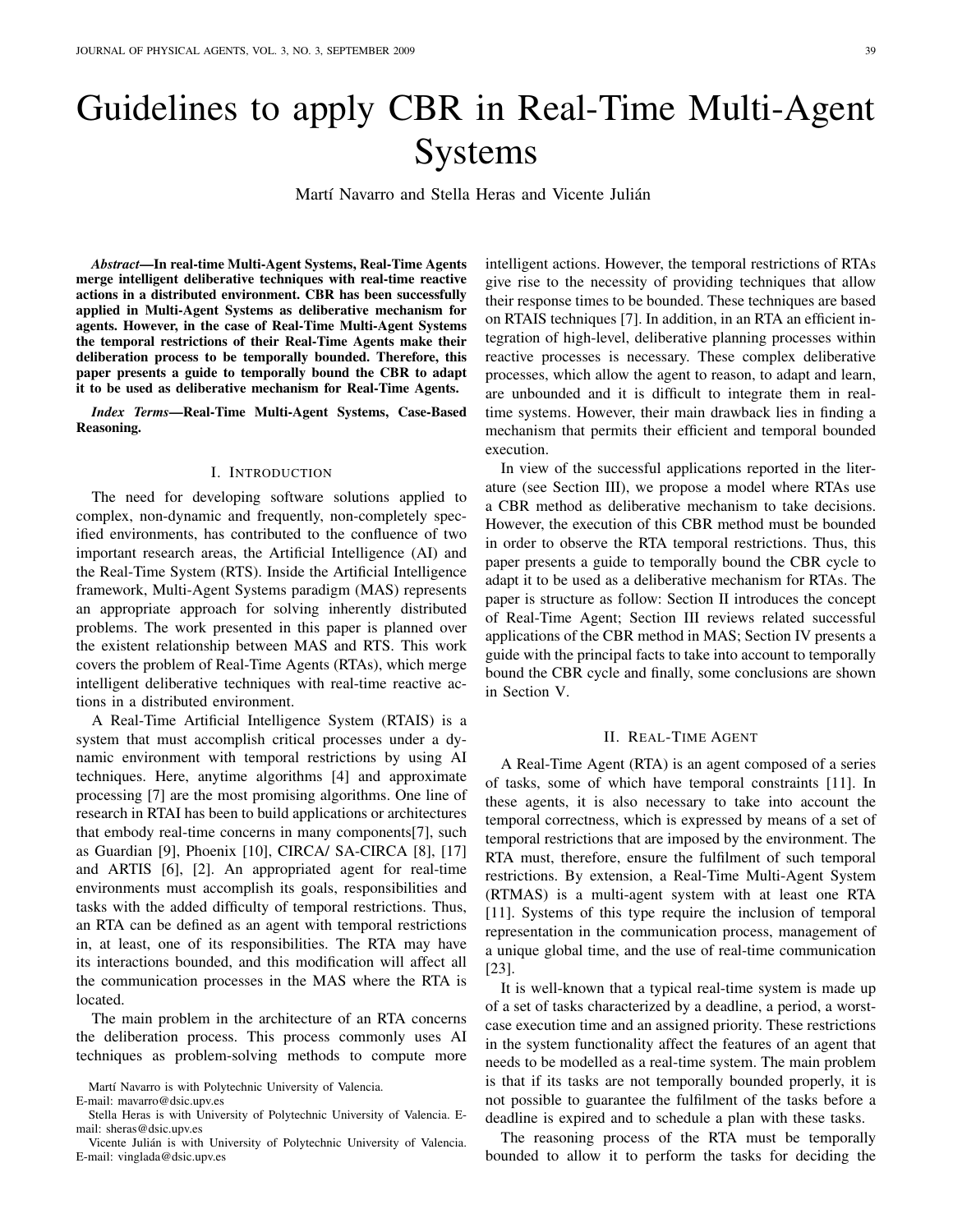strategy to reach its objectives. In this way, the RTA will be able to determine whether it has enough time to deliberate and to take into account the temporal cost of its cognitive task when it plans the execution of new tasks. Next sections review CBR applications to MAS and propose a temporally bounded CBR method as deliberative mechanism for the cognitive task of the agent.

#### III. CBR AS DELIBERATIVE MECHANISM FOR AGENTS

In the AI research, the combination of several AI techniques to cope with specific functionalities in hybrid systems has a long history of successful applications. A CBR system provides agent-based systems with the ability to reason and learn autonomously from the experience of agents. These systems propose solutions for solving a current problem by reusing or adapting other solutions that were applied in similar previous problems. With this aim, the system has a case-base that stores its knowledge about past problems together with the solution applied in each case. The most common architecture of a CBR system consists of four phases [1]: the first one is the *Retrieval* phase, where the most similar cases are retrieved from the case-base; then, in the *Reuse* phase, those cases are reused to try to solve the new problem at hand; after that, in the *Revise* phase the solution achieved is revised and adapted to fit the current problem and; finally, in the *Retain* phase, the new case is stored in the case-base and hence, the system learns from new experiences. The integration of CBR systems and MAS has been studied following many approaches. Therefore, the literature of this area reports research on systems that integrate a CBR engine as a part of the system itself [12], other MAS that provide some or each of their agents with CBR capabilities or even, the development of BDI agents following a CBR methodology [3]. This section is focused on the review of the second approach, CBR applied to MAS, since it fits the scope of our paper.

Since the 90's, the synergies between MAS and CBR are many, although the approaches differ. One early approach was the development of multi-agent CBR systems, which are MAS with cooperative agents characterized by the distribution of their case-bases and/or certain phases of the CBR cycle between them [13], [16], [20]. The main effort in this research area is focused on the policies that agents follow to manage the CBR cycle.

The application of CBR to manage argumentation in MAS is a different and more recent approach that has produced important contributions both in the areas of AI and argumentation theory. In this field, important works are the casebased negotiation model for reflective agents proposed in [22], the new case-based selection model ProCLAIM [24], which extended the architecture of the decision support MAS for the organ donation CARREL+ and the Argumentation Based Multi-Agent Learning (AMAL) framework [19], which features a set of agents that try to solve a classification problem by aggregating their expert knowledge.

Furthermore, an area where the integration between CBR and agent techniques has produced a huge amount of successful applications is the robot navigation domain. An important contribution was a case-based model for managing the ROBO-CATS system [15], playing in the Robocup league. Also, the RUPART system [5], which features a hybrid planner for a mobile robot that delivers mail in real-time. Another application of CBR to manage autonomous navigation tasks was a system for the automatic selection and modification of assemblage parameters proposed in [14]. Finally, an important research that applies CBR to MAS with mobile robots modelled team playing behaviour in the robot soccer domain by using CBR [21].

The cited above are outstanding examples of systems that join research efforts and results of both CBR and MAS, but they are only a sample reported in the literature of this prolific area. However, few of these systems cope with the problem of applying CBR as deliberative engine for agents in MAS with real-time constraints. In this case, the case-based reasoning cycle must observe temporal restrictions. The next section tackles this challenge and provides solutions to deal with it.

#### IV. TEMPORALLY-BOUNDED CBR

CBR systems are highly dependent on their application domain. Therefore, designing a general CBR model that might be suitable for any type of real-time domain (hard or soft) is, to date, unattainable. In real-time environments, the CBR phases must be temporally bounded to ensure that solutions are produced on time. In this section, we present some guidelines with the minimum requirements to be taken into account to implement a CBR method in real-time environments.

The design decision about the data structure of the casebase and the different algorithms that implement each phase are important factors to determine the execution time of the CBR cycle. The number of cases in the case-base is another parameter that affects the temporal cost of the retrieval and retain phases. Thus, a maximum number of cases must be defined by the designer. Note that, usually, the temporal cost of the algorithms that implement these phases depend on this number.

For instance, let us assume that the designer chooses a hash table as data structure for the case-base. This table is a data structure that associates keys to concrete values. Search is the main operation that it supports in an efficient way: it allows the access to elements (e.g. phone and address) by using a hash function to transform a generated key (e.g. owner name or account) to a hash number that is used to locate the desired value. The average time to make searches in hash tables is constant and defined as  $O(n)$  in the worst case. Therefore, if the cases are stored as entries in a hash table, the maximum time to look for a case depends on the number of cases in the table (i.e.  $O(number\_cases)$ ). Similarly, if the case-base is structured as an auto-balanced binary tree the search time in the case-base in the worst case would be  $O(log(n))$ .

In this research, we propose a modification of the classic CBR cycle (Figure 1) to adapt it to be applied in real-time domains. Figure 2 shows a graphical representation of our approach. First, we group the four reasoning phases that implement the cognitive task of the real-time agent in two stages: the learning stage, which consists of the revise and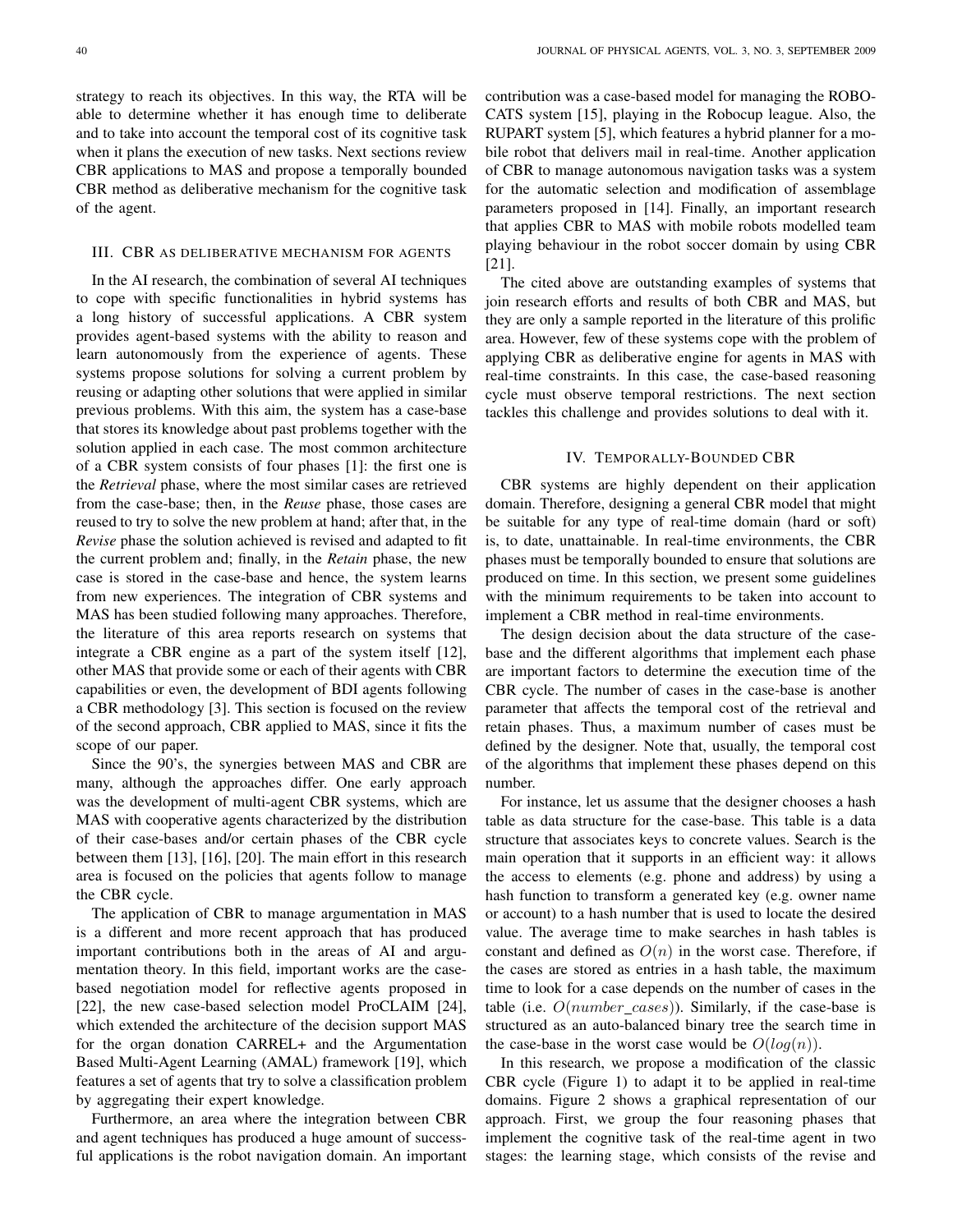

## Fig. 1. Classic CBR cycle.



Fig. 2. Temporally Bounded CBR cycle.

retain phases and the deliberative stage, which includes the retrieve and reuse phases. Both phases will have scheduled their own execution times. In this way, the designer can choose between assigning more time to the deliberative stage (and hence, to design more 'intelligent' agents) or else, keeping more time for the learning stage (and thus, to design agents that are more sensible to updates).

Following, the operation of our Time Bounded CBR cycle (TB-CBR) is explained. Firstly, the main difference that can be observed between the classical CBR cycle and the TB-CBR cycle is the starting phase. Our real-time application domain and the restricted size of the case-base gives rise to the need of keeping the case-base as updated as possible. Commonly, recent changes in the case-base will affect the potential solution that the CBR cycle is able to provide for a current problem. Therefore, the TB-CBR cycle starts by the learning stage, checking if there are previous cases waiting for being revised and possible stored in the case-base. In our model, the solutions provided at the end of the deliberative stage will be stored in a solution list while a feedback about their utility is received. When each new CBR cycle begins, this list is accessed and while there is enough time, the learning stage of those cases whose solution feedback has been recently received is executed. In case the list is empty, this process is omitted.

After that, the deliberative stage is executed. Thus, the retrieval algorithm is used to search the case-base and retrieve a case that is similar to the current case (i.e. the one that characterises the problem to solve). Each time a similar case is found, it is sent to the reuse phase where it is transformed to a suitable solution for the current problem by using a reuse algorithm. Therefore, at the end of each iteration of the deliberative stage, the TB-CBR method is able to provide a solution for the problem at hand, although this solution can be improved in next iterations as long as the deliberative stage has enough time to perform them.

Hence, the temporal cost of executing the cognitive task is greater than or equal to the sum of the execution times of the learning and deliberative stages (as shown in equation 1):

$$
t_{cognitiveTask} \geq t_{learning} + t_{deliberative}
$$
  
\n
$$
t_{learning} \geq (t_{review} + t_{retain}) * n
$$
 (1)  
\n
$$
t_{deliberative} \geq (t_{retrieve} + t_{reuse}) * m
$$

where  $t_{learning}$  and  $t_{deliberative}$  are the total execution time of the learning and deliberative stages;  $t<sub>x</sub>$  is the execution time of the phase x and *n* and *m* are the number of iterations of the learning and deliberative stages respectively. The requirements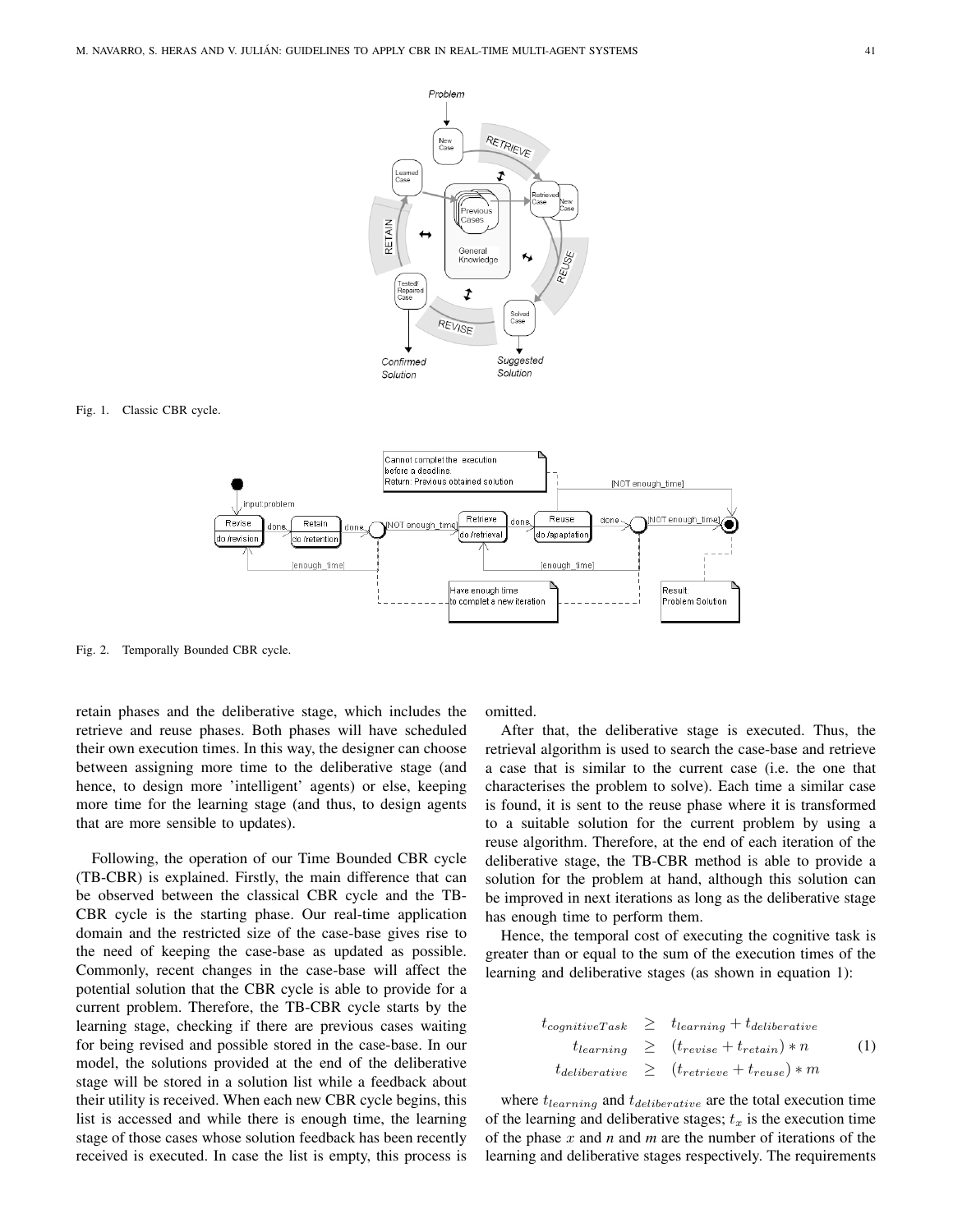needed to temporally bound each phase of the TB-CBR cycle are explained below. In order to bound the temporal cost of the algorithms that implement these phases and to ensure an adequate temporal control of them, the execution time of these algorithms is approximated by its *worst-case execution time* (WCET). The WCET sets a maximum threshold for the temporal execution of each algorithm and thus, this prevents the temporal constraints of the system to be broken.

## *A. Revise Phase*

In order to keep the case-base as up to date as possible, the revise phase is performed first. During this phase, the accuracy of the final solutions obtained in previous executions of the TB-CBR cycle is checked. The revision algorithm (i.e.  $f_{revision}$ ) only checks one solution per iteration, fixing the potential problems that it had in case of erroneous results. The outcome of this phase is used to update the case-base. Thus, the maximum temporal cost of this phase is bounded by the WCET of the revision algorithm:

$$
t_{revise} = WGET(f_{revision}(solution))
$$
 (2)

Note that, in order to guarantee a known maximum execution time, this checking must be performed automatically by the computer without human interference. This WCET does not depend on the number of stored solutions or the number of cases in the case-base and again, must be determined by the designer of the algorithm.

# *B. Retain phase*

In this phase it is decided whether a checked solution must be added as a new case in the case-base. Here, keeping the maximum size of the case-base is crucial, since the temporal cost of most retention algorithms (i.e.  $f_{retertion}$ ) depends on this size. If there is a case in the case-base that is similar enough to the current case, this case (its problem description and solution) is updated if necessary. On the contrary, if there is not a case that represents the problem solved, a new case is created and added to the case-base. In order to keep the maximum size of the case-base, this could entail removing an old case from it. This decision should be taken by the retention algorithm. Nevertheless, the maximum temporal cost that the retain phase needs to execute one iteration is the retention algorithm WCET.

$$
t_{retain} = WCET(f_{retention}(solution, CaseBase)) \quad (3)
$$

# *C. Retrieve Phase*

In the retrieve phase, the retrieval algorithm (i.e.  $f_{retrieval}$ ) is executed to find a case that is similar to the current problem (i.e.  $currentCase$ ) in the case-base. Since WCET depends on the structure of the case-base and its number of cases, the designer must calculate this WCET and use this time to estimate the necessary time to execute an iteration of the retrieval algorithm.

$$
t_{retrieve} = WGET(f_{retrieval}(currentCase, CaseBase))
$$
\n(4)

Each execution of the retrieval algorithm will provide a unique case similar to the current problem (if it exists in the case-base). This result is used as input for the reuse phase. However, in next iterations of the deliberative stage more similar cases can be retrieved with the intention to provide a more accurate solution for the problem.

# *D. Reuse Phase*

In this phase, the cases obtained from the retrieve phase are adapted to use them as a potential solution for the current problem. These cases are stored in a list of selected cases (i.e.  $cases_{list}$ ). Each time the reuse phase is launched, the adaptation algorithm (i.e.  $f_{adaptation}$ ) searches this list and produces a solution by adapting a single case or a set of cases to fit the context of the current problem to solve. Therefore, the execution time of this algorithm depends on the number of cases that the algorithm is working with.

$$
t_{reuse} = \begin{cases} \ WCEPT(f_{adaptation}(firstCase)) \\ \qquad f_{adaptation}(listOfCases) \end{cases} \tag{5}
$$

To guarantee that the RTA assigns enough time to perform the cognitive task and provides at least one solution, the designer must know the WCET to execute one iteration of the adaptation algorithm (i.e.  $f_{adaptation}(firstCase)$ ). In order to control the execution time of the adaptation algorithm in subsequent iterations (i.e.  $f_{adaptation}(listOfCases)$ ), the RTA must be able to stop the execution of the algorithm in case that it realises that the assigned time to complete the deliberative stage will be overcome. Then, the RTA provides the best solution among the solutions completed in previous iterations. This solution is stored in a list of solutions for being verified in the learning stage.

# V. CONCLUSION

The main contribution of this article is to set some guidelines to develop a CBR method for real-time systems. In this type of systems, timing requirements must be previously known in order to guarantee the correctness of the system. However, since the execution time of each CBR method depends on the specific algorithms that have been used to implement the CBR cycle, a general estimation cannot be made. Therefore, this work provides the designer of the system with a new approach for the CBR cycle, called TB-CBR, which eases the process of bounding each phase of the CBR method. This method implements the CBR cycle in two stages: the deliberative stage, whose execution is mandatory; and the learning stage, whose execution can be optional depending on the temporal requirements.

This TB-CBR proposal has been implemented and tested in an example that consists in a system that manages the mail in a department plant by using mobile robots [18]. In this example, robots deliberate to know whether they have enough time to deliver mail. This deliberation is implemented by using a TB-CBR method.